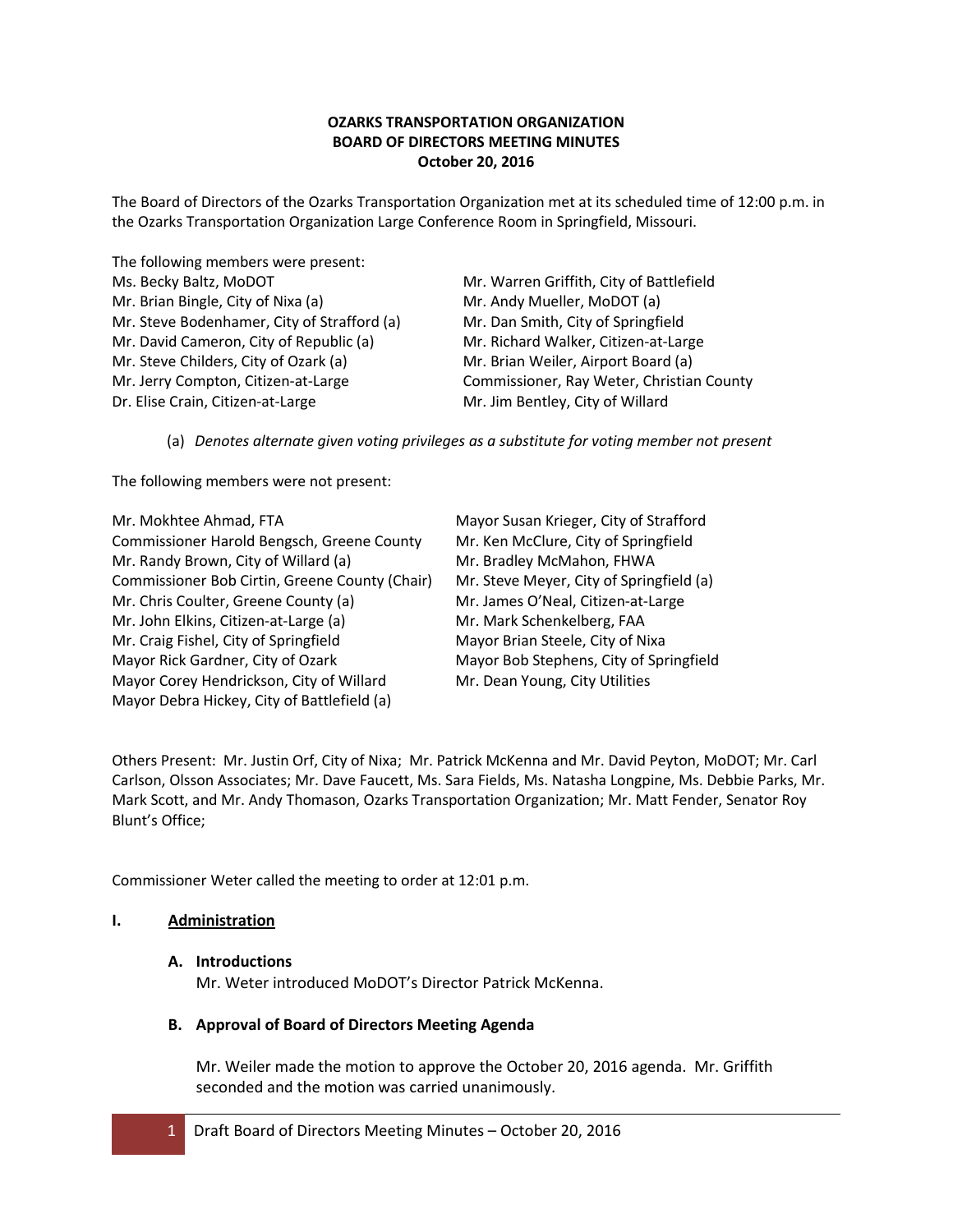### **C. Approval of the August 18, 2016 Meeting Minutes**

Dr. Crain made the motion to approve the August 18, 2016 Meeting minutes. Mr. Weiler seconded and the motion was carried unanimously.

### **D. Public Comment Period for All Agenda Items**

Ms. Fields noted there was one public comment in the agenda, via Facebook, regarding sidewalks on Lonepine Street. A Map It function had been put on the giveusyourinput.org site about 6 months ago, and three comments came in suggesting improvements. She outlined the public comment, as found in the agenda.

## **E. Executive Director's Report**

Ms. Fields stated staff mailed letters requesting public comment on the development of the TIP. Staff wanted to get out ahead of the 2018-2021 TIP, since development starts in the spring. The thought is that it is better to get the citizen's input before asking for specific projects. That way the comments could be sent to the jurisdictions, MoDOT and everyone with projects to show what the public is interested in. Simultaneously, OTO is working on priorities for the Statewide Transportation Improvement Program for MoDOT. The prioritization of those projects started a couple of weeks ago. Specifically looking at those projects that are priority projects on the Regional Significance map. It must be one of those corridors. Then the list is taken down to projects that appear on the constrained list of the Long Range Transportation Plan. The plan has to be financially constrained and only certain projects can be afforded within the time frame. Those projects that have already been contemplated and agreed to for the 25-year period are eligible for funding. All the data is together with the exception of the new traffic counts. There were not a lot of traffic counts on Hwy 160 in Christian County or Hwy 14. There are some very big projects, so wanted to be able to break those into smaller sections; to understand which section of that road, which phase would be more important to complete given better volume data. That data is expected back November 4 and there will be a meeting November 9. The goal is a prioritized list for the November Technical Planning Committee and the December Board of Directors meeting.

Staff is taking applications for Federal Transit Administration (FTA) 5310 funding (Human Service Vehicles as well as projects that go Above and Beyond the American with Disabilities Act for Transit.) That should appear on the February Board agenda. The Intersection Cost Share projects are moving along. Frank Miller has been working on project agreements and is in contact with everyone at this point. There will be a TIP Amendment in December to add the whole construction cost of those projects to the agenda for the 2018 projects, then the 2020 projects will be added next year.

Ms. Fields mentioned that the OTO is continuing to work on the Congestion Management Process and should have it early next year. Staff is also working on a Transit Coordination Plan with the Transit providers.

There was an interesting event this week, MoDOT and OTO hosted a Traffic Incident Management Simulation, where there was an actual over turned semi-truck. The first responders simulated clearing the accident and getting the victims out of the way, including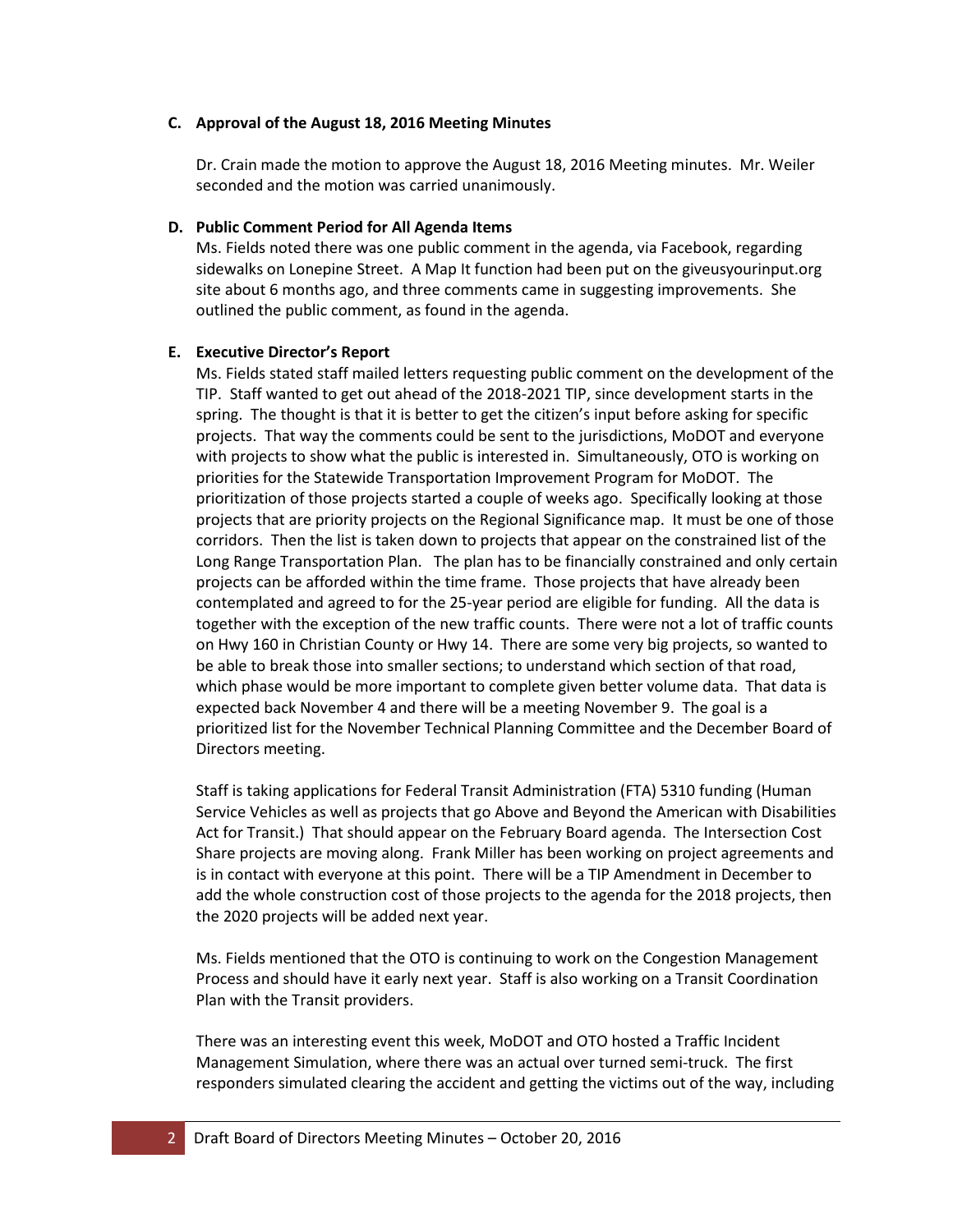timing the roadways, with the goal of clearing more quickly and safely without secondary accidents. There are some pictures on OTO's social media.

Ozarks Commute had been turned over to the City of Springfield. The contract had expired and was out to bid again. It has been awarded to Ride Amigos. The site is expected to be up and running by the end of the year. The old site is down, but is redirecting to Icarpool.com which is MoDOT's statewide carpool program. There were some employer portals that were down. Those portals will have to be reestablished.

Ms. Fields also mentioned that the Office of the Inspector General had audited some of the OTO's expenses. Staff answered the questions and has not heard anything back on that. The OTO also had the Financial Statement Audit, by the OTO's independent auditor, and that has gone well. It will be presented at the December Board meeting.

There is a social media card at everyone's seat to follow the OTO on Facebook and Twitter.

Ms. Fields introduced the new OTO employee Dave Faucett. He has an extensive background in GIS, as well as planning, so he will bring a new perspective to OTO's GIS incorporating his planning background. He was with Southwest Missouri Council of Governments for about 10 years counting internships and full time work.

City Utilities received a FTA grant for eleven buses. City Utilities had applied for Missouri Moves funding, since the program has been discontinued, it is exciting that the agency will still be able to replace the buses.

#### **F. MoDOT Update**

Mr. Weter announced that Ms. Baltz would be retiring effective, December 1. He presented an engraved solar powered globe to Becky Baltz on behalf of the OTO. Ms. Baltz stated it was pleasure to serve with the OTO Board. The way that this region works with collaboration with our communities is the envy of the entire state. It has been a pleasure to be a part of that. She thanked the Board.

Mr. Weter introduced Patrick McKenna, MoDOT's Director. Mr. McKenna thanked the OTO for the opportunity to speak to the Board. He stated that MoDOT is most appreciative that Becky Baltz has provided the leadership to the area. From time to time people say that everything should be centralized at MoDOT. When there is a leader like Becky Baltz, it proves that the model with the service provided at the local level, and it gets incorporated into the statewide plan, is the way to go. He thanked Ms. Baltz for her leadership. MoDOT appreciates the partnership that has been developed and nurtured over the years. It is important to what is done, to have the local feedback and local prioritization process. The whole public side of the public service that is provided. The planning framework that is provided here in Missouri is really one of the best seen. It does bring citizen involvement into the prioritization of their dollars. That is vitally important. The public sometimes does not recognize how much effort goes into the process. It is great when there is engagement at the public level.

He stated he likes how the public comments are incorporated in OTO's process. It is really important to making sure that the public feels connected to the decision making process.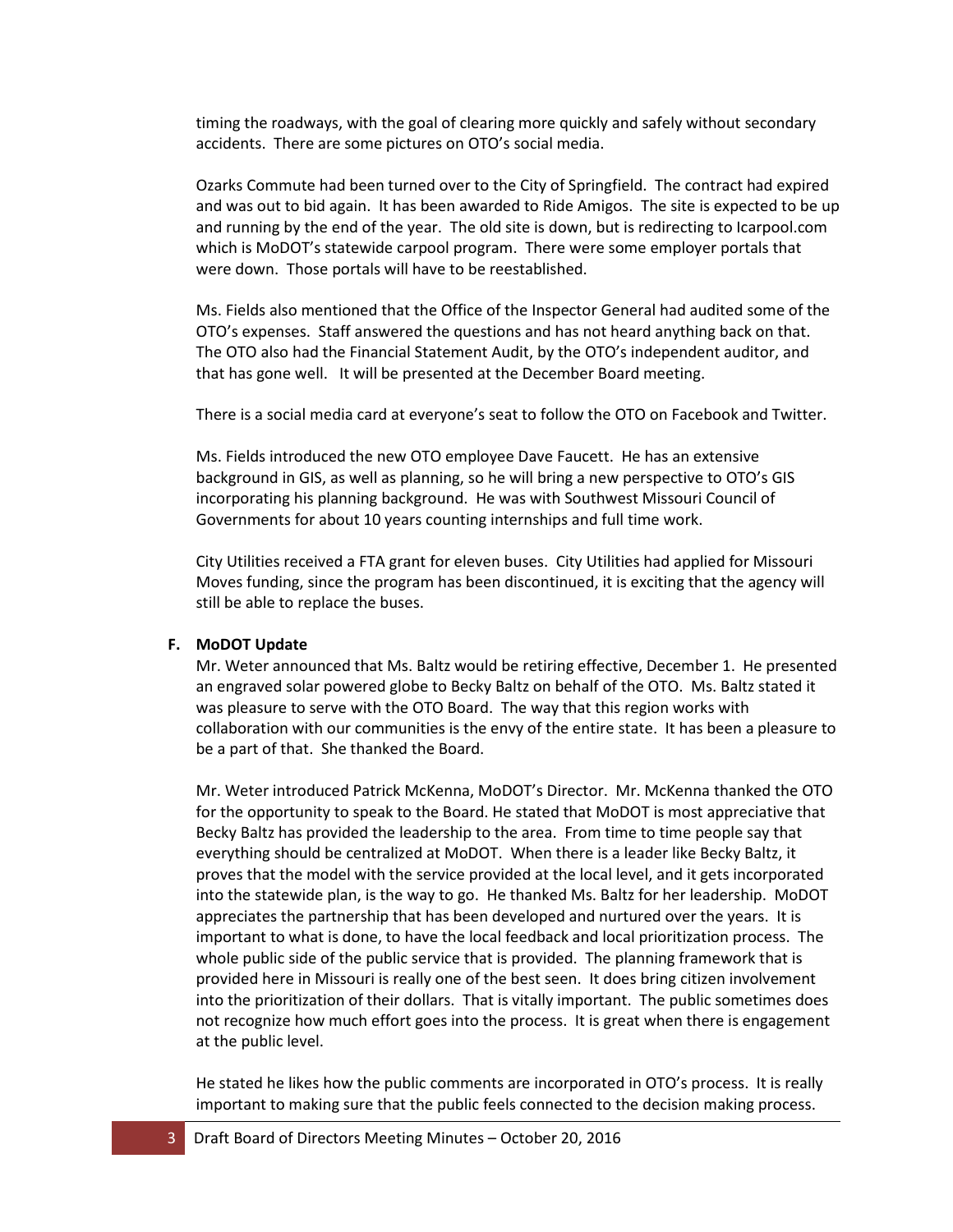There are a number of challenges in the terms of view and cynicism that gets out there in the way resources are allocated. One of the things that MoDOT has tried to do is go and talk to people around the state. There is a need for basic education on "how things work". Sometimes it is good to step back and say how does it work. MoDOT is putting together a Citizen's Guide to Transportation in Missouri. This is a summarization of that guide. There was a series of ten questions that have been asked and considered. These are things on the mind of the public.

He presented the Citizen's Guide to Transportation in Missouri.

Mr. Cameron asked where Missouri ranked with sales/fuel tax, compared to other states. Mr. McKenna stated that the Missouri is the lowest of all the surrounding states (the eight states that surround Missouri), with the exception of the diesel rate in Oklahoma. There has been movement around the other states. Iowa is a dime ahead of Missouri. It is good for the region to be competitive and consider that, but needs to be careful about being left behind. Mr. Cameron asked what can the OTO do as a group to help create a voice, one voice to help support MoDOT's effort to get more funding on a ballot. It appears it will only get progressively worse. Is there a resolution or something to help endorse MoDOT's effort to generate more funding to send a message from the southwest region and from the whole state? It does not just affect this region, but the whole state. This is a discussion that the Board needs to have. Mr. McKenna said that one of the most important things, is what the Board is already collectively doing as a group. The organization that occurs in this area is striking and very good, but knowing what the capital deficit for the needs and being able to express that in terms of dollars is pretty important. The Board is doing that by looking at the next 20 years in the long term strategies, based on the funding that is known today and knowing what those gaps are. Talking about the facts and not wish lists. These are current needs that are out there and having a reasonable view that even if funding kept pace with inflation, that type of movement is necessary to invest today and into the future. He discussed inflation and effects on the transportation dollars.

He stated having voices heard in the legislature is impactful, especially for those representing communities as well as business, having that business voice heard as well. Those investments are needed for business growth and economic development and safety improvements in general. MoDOT is constructing legislative language that will be vetted through the public process. MoDOT is waiting for the election to play out. The idea is having discussion to the extent that this needs to be a priority and platform for the next Governor. There is nothing that is more impactful than for this to be a platform issue for the next Governor.

Ms. Fields asked if it is would be okay to share his PowerPoint, because there were good points that could be used.

Mr. Weiler stated that everyone wants more transportation investment here. Unfortunately, MoDOT is not allowed to advocate for funding and there is no appetite for a tax increase in the State Legislature. Hopefully, conditions will change after the election to better position transportation to be front and center. There is a parallel group the Mercury Alliance Organization that has been formed with the idea of starting to raise these issues. It seems to be made up across sections. It is not just contractors or engineering firms. There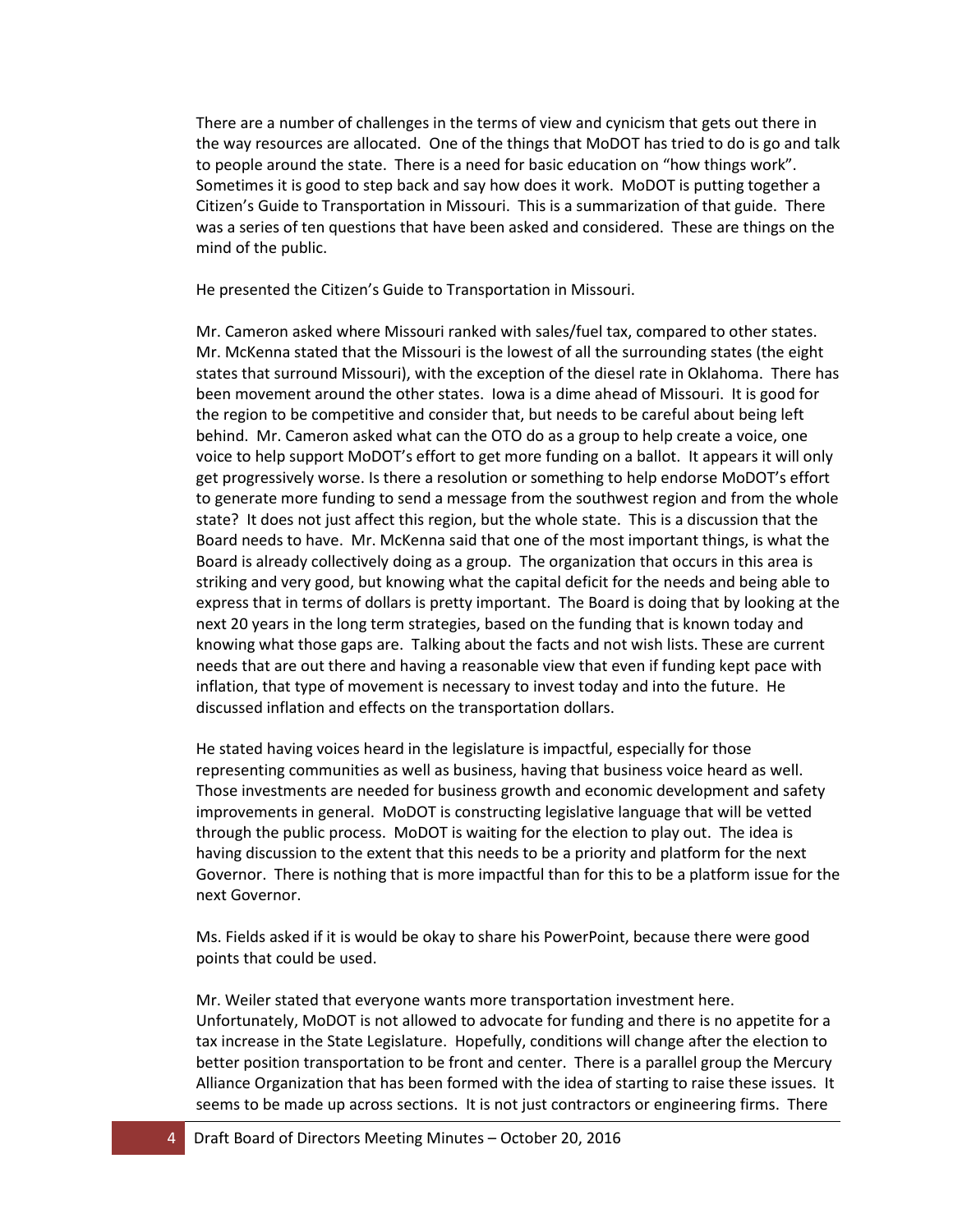are chamber of commences, airports and transit groups included. There are people where transportation is a vested interest. He stated he was on one of the economic development subcommittees. There is an opportunity to get more involved, so when the conditions are right, there is the data and the folks to maybe take it to the next level. Mr. Cameron stated the Board can help carry the message and add leverage to it. To build a group to help promote that and let MoDOT present the need and let the Board advocate why that is a good plan. Whatever can be done to facilitate, not lobby, but a group that can go out and be an advocate for this and build support and funding for it. Even though there is momentum that is against it, there has to be a shift in that mentality of thinking. It is going to take a concerted effort.

Mr. Weter stated that the plus is that the new legislative session starting in January will not be thinking of an election in 2017. The minus is will be a lot of new faces that got elected saying no to raising taxes.

## **G. Legislative Reports**

Mr. Matt Fender from Senator Blunt's Office stated that Congress is out of session so there is no news until after the election.

## **II. New Business**

## **A. Amendment Number One to the FY 2017-2020 TIP**

Ms. Longpine stated that Amendment Number One to the FY 2017-2020 Transportation Improvement Plan (TIP) had twelve items. Initially several of these were included as Administrative Modifications to the Technical Planning Committee meeting. Through additional discussion, it has been decided that these types of changes (moving from a prior TIP to a new TIP) would be better served through the amendment process. There are several projects that were scheduled to be completed before the end of the federal fiscal year. The TIP is produced much further in advance of that timeline. Through various reasons those projects are being moved forward to the next fiscal year. There are also several Transportation Alternative projects. She presented the projects as found in the agenda.

Mr. Cameron made the motion to approve Amendment Number One to the FY 2017-2020 Transportation Improvement Program. Mr. Childers seconded and the motion was approved unanimously.

# **B. Amendment Number One to the Long Range Transportation Plan**

Ms. Longpine stated this amendment to the Long Range Transportation Plan adds priority sidewalk corridors. There were two gaps that staff noticed looking at other projects in the region. These sidewalks are for Route CC in Christian County and also Route 14 between Cheyenne Road and  $22<sup>nd</sup>$  Street. The term priority sidewalk corridor means it is important for that roadway, to have sidewalks without gaps on both sides of the street. The goal is to not have people crossing from one side to another to get through that corridor. Especially with the economic development importance of these roadways in Christian County and the connectivity between the Cities of Ozark and Nixa. There was public comment solicited, none was received about these connections.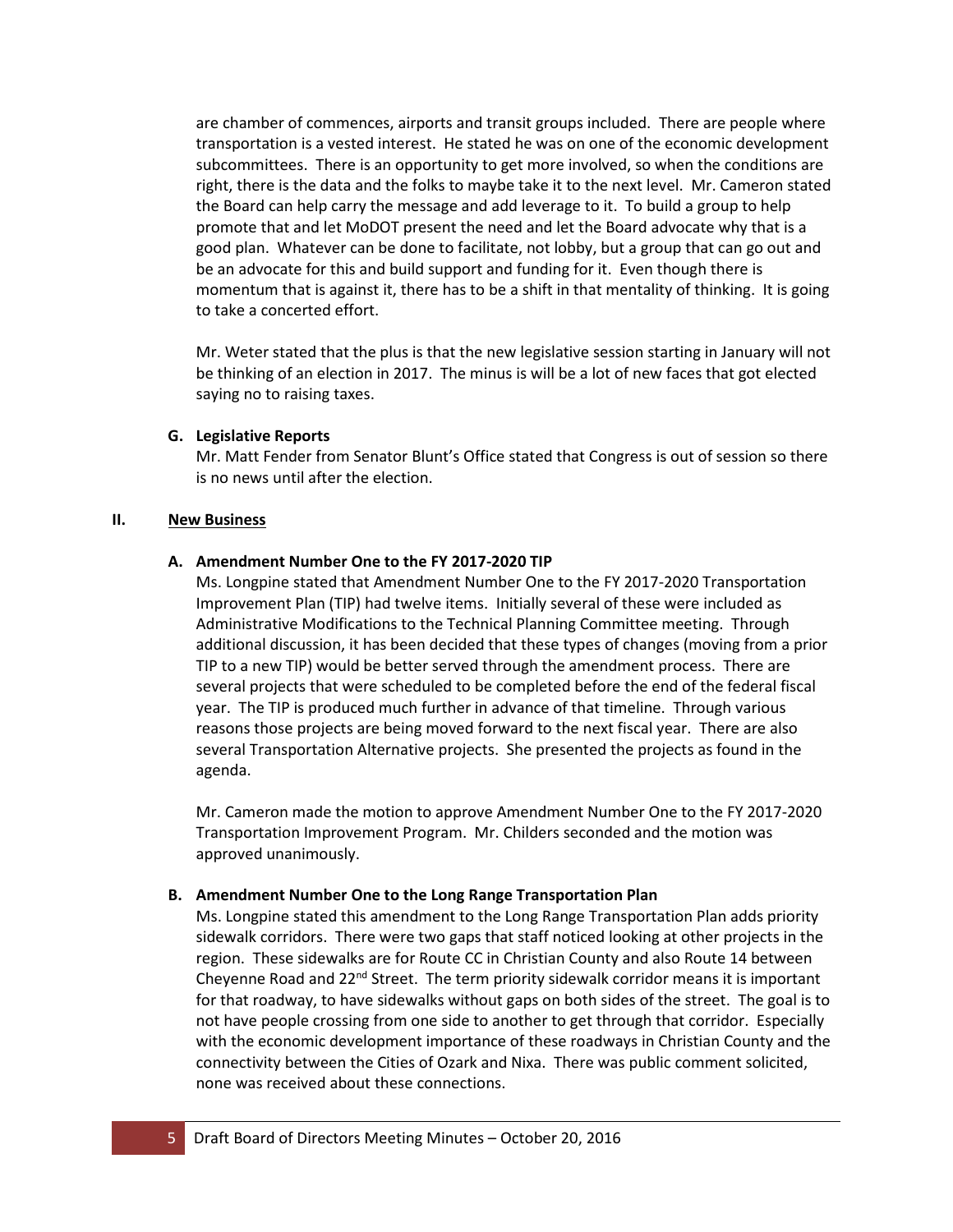Mr. Bingle asked if the Cheyenne Road to 22<sup>nd</sup> Street portion was to assume that everything to the west to M Highway had already been identified? Ms. Longpine stated it was. Mr. Bingle asked if it had been identified, is that to suggest that all construction needs to comply with the design standards of the Ozarks Transportation Organization? Ms. Longpine stated that the priority is so that as those projects progress, items are done to make sure those connections are included; whether from a development perspective or a roadway perspective. Ms. Fields stated that the OTO's recommendation was that as projects are constructed, the sidewalk is included. As development goes in and site development occurs, those sidewalks are built as well. Whether is it a city, MoDOT, or private developer, everyone is looking at that connectivity.

Mr. Weter asked along Highway 14, at some point in the future when Highway 14 is actually 4-lanes and the sidewalks are added into the equation, is there enough right-of-way in place on Highway 14 now? Ms. Longpine stated that by requesting these sidewalks, OTO is anticipating that when right-of-way is acquired it would accommodate those future sidewalks.

Mr. Bingle asked MoDOT if the design or construction plans were in place? Ms. Baltz stated it was conception plans. Mr. Bingle asked if those included sidewalks. Ms. Fields stated she thought the plans did include sidewalks. Ms. Baltz stated that the other thing is that alignment is not perfect through that whole area so that all has to go into consideration of the right-of-way needs for the corridor.

Mr. Bingle made the motion to approve Amendment Number One to the Long Range Transportation Plan. Mr. Childers seconded and the motion carried unanimously.

### **C. Performance Measures Report**

Ms. Longpine presented the Performance Measures Report and Performance Measures Infographic.

#### **D. Regional Bicycle and Pedestrian Trail Investment Study**

Ms. Fields stated that the region is allocated an annual amount of Transportation Alternative Program funding, which used to be known as Enhancement funding. It has really decreased in the past couple of years. The last call for projects (usually 2 a year) was for \$1.8 million. Staff overestimated what would be available in 2016, so part of 2017 was awarded. That left only \$210,000 in 2017 funds. The initial idea was to go ahead and award 2017 & 2018 for approximately \$600,000.

The Transportation Alternatives subcommittee wanted to hold off on the award this year and instead look at the regional trail map network as a whole. The subcommittee recommend that the OTO go ahead and do a trail study to prioritize trails and regional connections based off the cost and ease of easements and construction; and to also make sure that the right pathways and alignments are chosen for the trails.

Depending on the study results, maybe using the TAP funding to build some bigger trail projects over time. Right now this is to authorize the contract for the \$150,000 trail study and postpone funding this year on TAP projects and look at the whole thing as a bigger picture item in the fall of 2017. The subcommittee has not ruled out standard street scape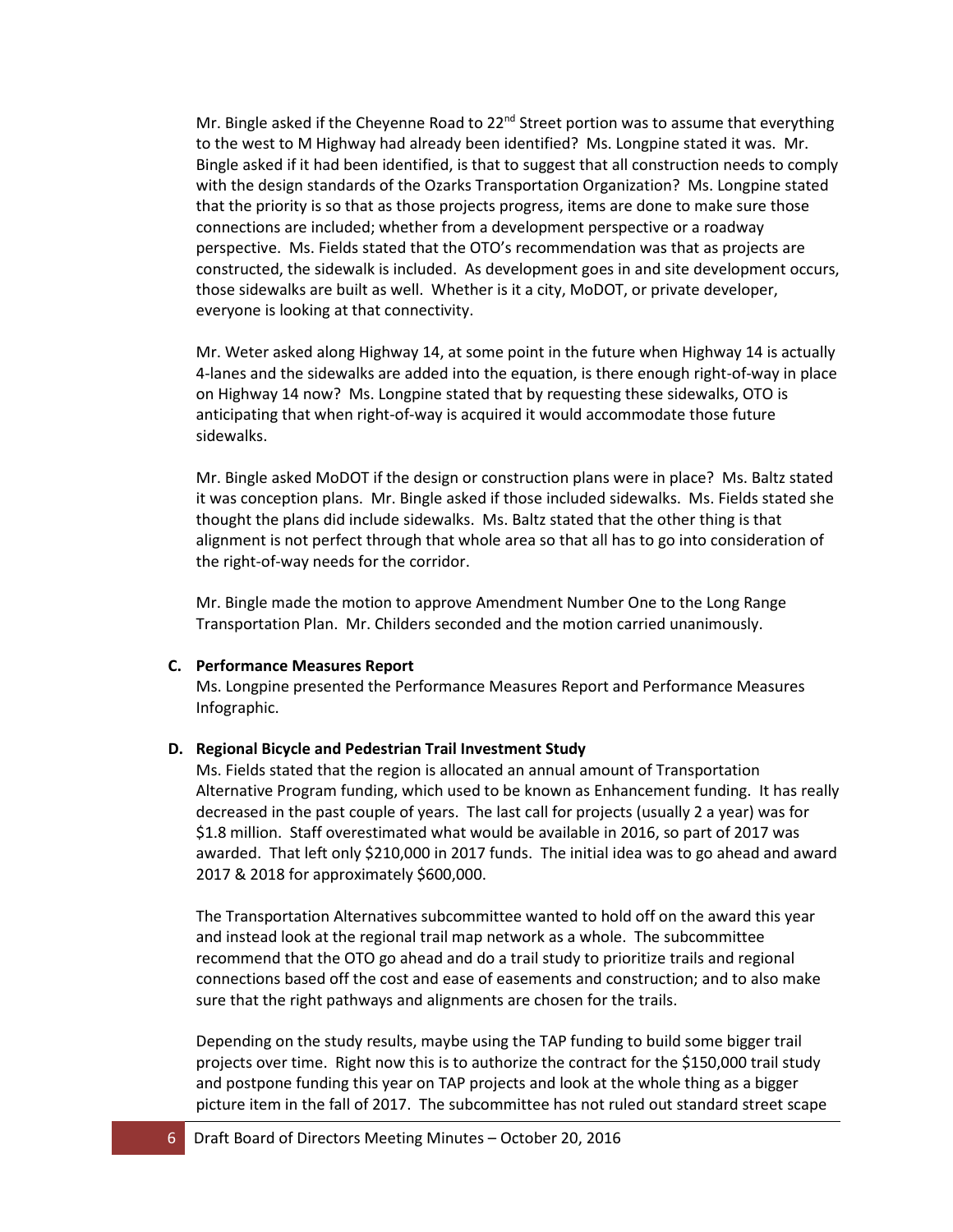or school projects, but it would be an option going into 2017. Half of 2017 has already been spent so there is no danger in losing any funds. The Technical Planning Committee recommended the plan of action.

Mr. David Cameron made the motion to approve a Regional Bicycle and Pedestrian Trail Investment Study and postpone awarding Transportation Alternatives Funding until fall of 2017. Dr. Crain seconded and the motion carried unanimously.

Mr. Bingle inquired if upon the completion of this study it is anticipated that each of the communities within the OTO would have a trail designated, not to suggest the prioritation of those would be established. Ms. Fields stated that the City of Nixa might be the one exception. There has not been a trail identified within the city limits. There is one between Ozark and Nixa, and maybe one off to the west. If there is something that the City of Nixa is interested in, right now there has not been communication on that from Nixa staff. Every other community would have a connection.

Mr. Griffith asked how much money would be held back by postponing the award of Transportation Alternative funding. Ms. Fields stated in 2017 there was \$210,000. The average award for one project is \$192,000 so about 1 project.

### **E. New OTO Job Descriptions**

Ms. Fields stated that the OTO has operated with adopted job descriptions and salary ranges for positions. Most of these were adopted back in 2009, when the OTO separated from the City of Springfield. The organization continues to grow and roles continue to change as far as the work program and the complexity of transportation planning. Two new job descriptions are being proposed. One is the GIS Analyst Position. GIS has become really complex in providing maps and data analysis. What started out just putting maps together has evolved into data analysis. There is more data between the travel time units and automatic bus locators, and it requires more depth and knowledge.

For second position, the multimedia coordinator being gone has left a void in the office. Instead of filling the position, the OTO would contract with a graphic design firm for an hourly rate. There would be one on call consultant for graphic design. The other half of the salary would be used to hire a part time administrative assistant. The position would be a secretary to the Board and complete the minutes and make sure the meetings were flowing properly. That was combined with the multimedia job. After a couple of people in that position, the two jobs do not fit together as well as envisioned. This job is proposed as full time in the description, but will be filled as part time at first. Over time it might become a full time job.

Dr. Crain made the motion to approve the two new proposed job descriptions. Mr. Griffith seconded and the motion carried unanimously.

Mr. Griffith asked if the OTO was altering the established job of the multimedia coordinator, if it needed to be disestablished to create the other positions. Ms. Fields stated that her position has been no, to leave the description in case it was needed to be filled later. There is not a problem having job descriptions not filled. Mr. Griffith asked what would happen to the budget to have these sitting vacant. Ms. Fields stated that the OTO does not approve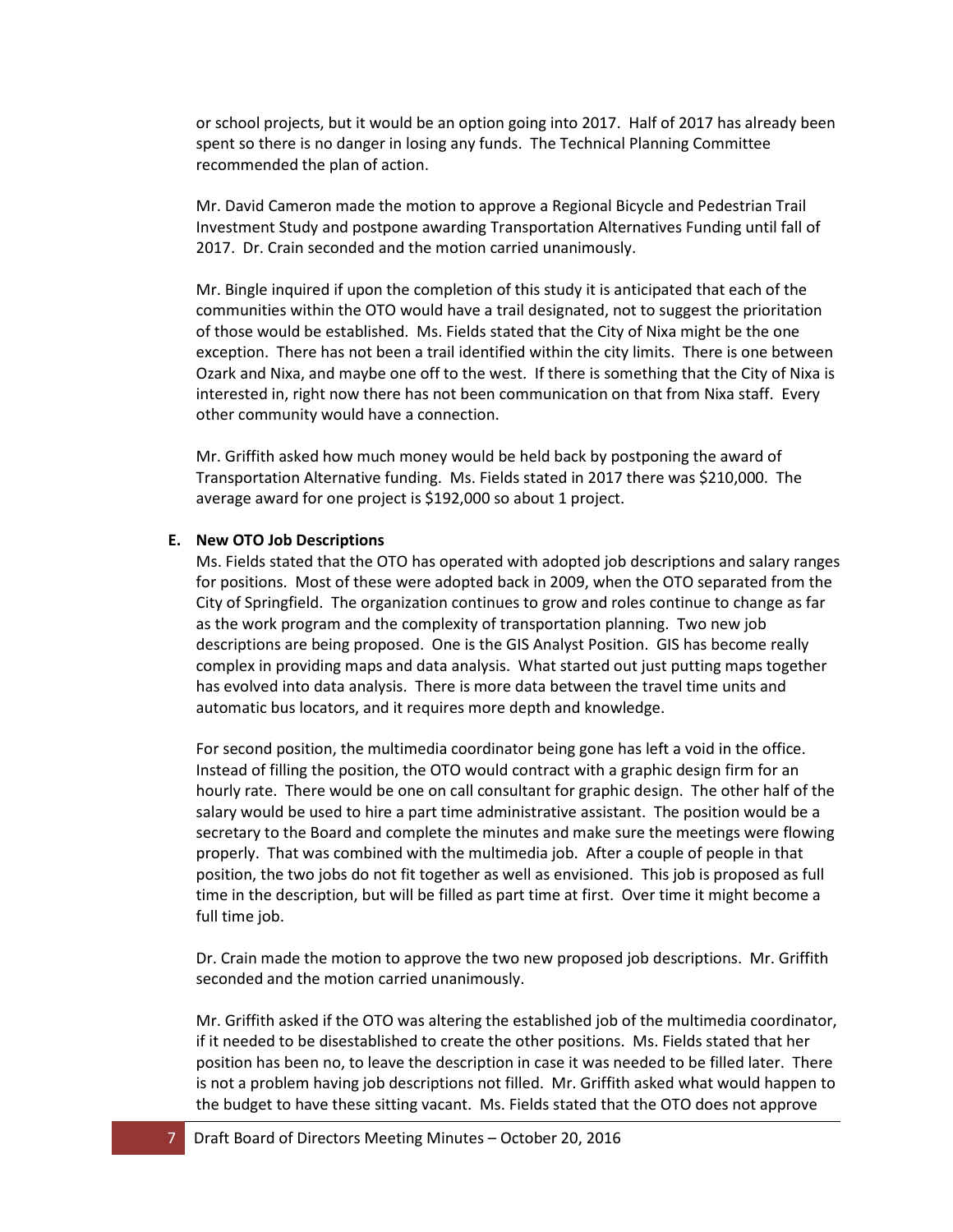the budget by position, but line item salary, with only filled positions. Mr. Weter asked if the budget was going to be included and has the funding for these positions. Ms. Fields stated that the budget was part of the UPWP amendment item.

#### **F. Amendment Number One to the UPWP**

Ms. Parks stated that the amendment to the Unified Planning Work Program was necessitated by the two other action items that were just approved. Staff did go out for public comment and no comments were received before this meeting, per the OTO Public Participation Plan. She outlined the amendment.

Mr. Weter asked if tapping into the carry over funds, if in future years would the OTO have to come up with the \$125,000 every year. Ms. Parks stated that is was a one-time study/expense. The grant is a formula grant, so every year based on different formulas in the federal program, the OTO gets allocated a certain amount of money. This year the OTO's allocation was around \$550,000, so next year it will be approximately \$550,000.

Mr. Cameron made the motion to approve amendment one to the Unified Planning Work Program. Dr. Crain seconded and the motion carried unanimously.

#### **G. Investment Policy**

Ms. Parks stated that the OTO is developing an investment policy. The reason for a policy is that the OTO funds have been deemed governmental. The funds in the OTO bank account are required to be collateralized over \$250,000. A couple of years ago the OTO stopped receiving interest on the balances. The OTO continues to grow and mature as an organization. The funding source also is becoming more stable, especially with the federal funding situation, now that there is a six-year transportation bill in place. The OTO is looking to have this policy in place so that some of the funds can be invested in the future. The State of Missouri Treasurer has a sample investment policy on the website. In addition, the Government Finance Officers Association has a policy. The two policies were combined and then adapted to fit the OTO's entity type and size. She outlined the basic policy. Ms. Parks stated that this policy would not apply to the employee benefit type of investments. This would be for funds solely invested over the \$250,000 FDIC amount in the OTO bank account.

Mr. Bentley asked if the intent was to capitalize on the fact that there were federal funds flowing through the OTO. Otherwise he was not clear on what the OTO would be investing. Ms. Parks stated that the OTO operates off of an eighty percent reimbursable grant. The OTO is not allowed to invest federal funds. The accrued interest would have to be given back to the federal government. This is to invest money that would be in the OTO's unrestricted operating fund reserve. Basically, the unrestricted amount in the OTO bank account on the budget at the end of the year. Mr. Bentley asked if there were reporting requirements from the funding source and if it would be a nightmare for the paper trail. Ms. Fields stated no, that once it is reimbursed to the OTO there is no more reporting.

Dr. Crain made the motion to approve the OTO investment policy. Mr. Bingle seconded and the motion was carried unanimously.

Mr. Griffith inquired if an additional person would have to be hired to assist with managing the investments or would it fall in the purview of the executive director. Ms. Parks stated